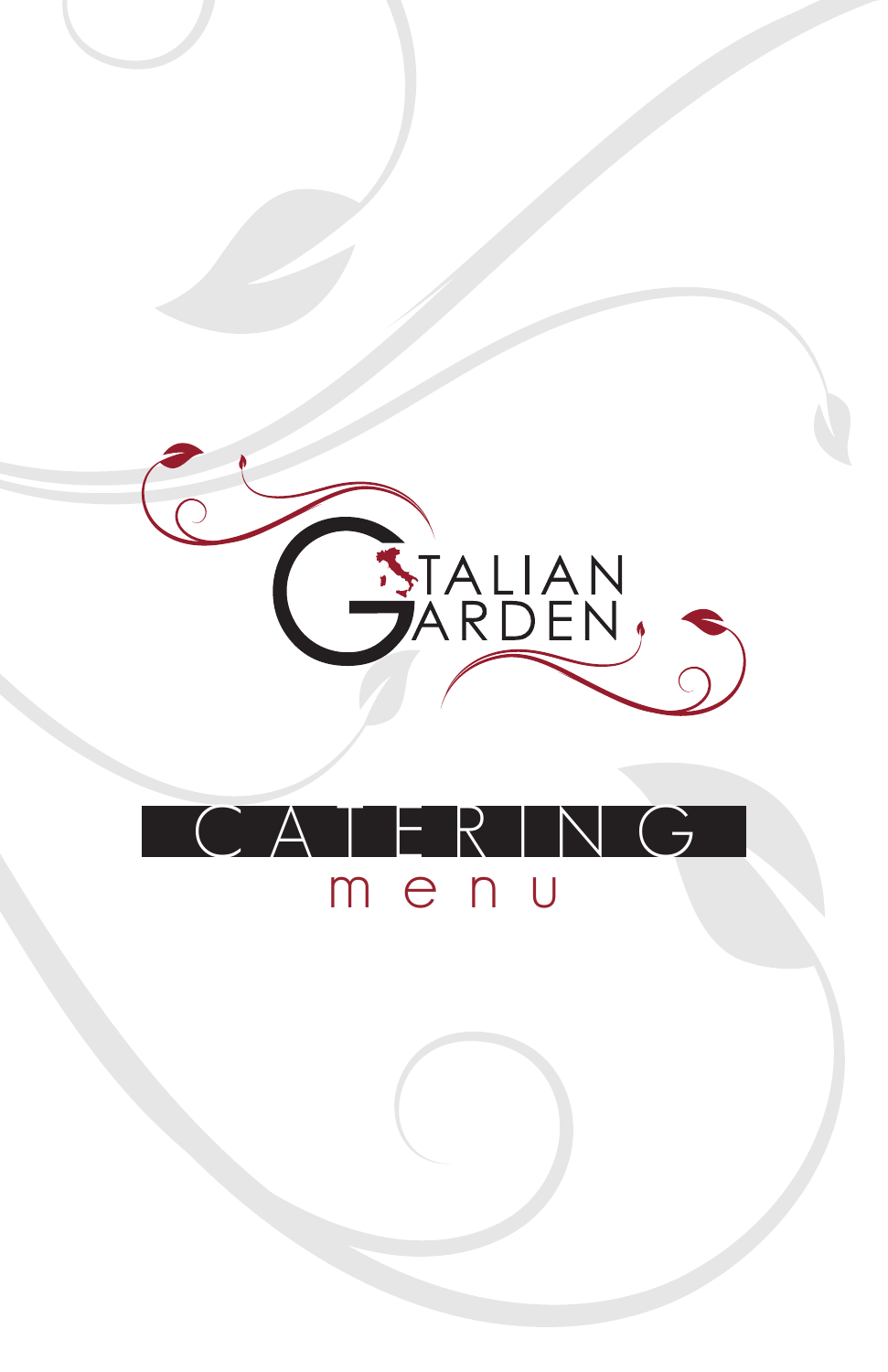# **PASTA** (INCLUDES BREAD & SALAD) **\$10/PERSON**

**Lasagna**  (Ground beef, ricotta, mozzarella)

#### **Fettuccine Alfredo**

**Manicotti**  (Ricotta, mozzarella)

> **Ravioli**  (Beef or cheese)

**Cannelloni**  (Ground beef, spinach, ricotta)

> **Baked Ziti**  (ricotta, mozzarella)

**Tortellini alla Rosa** 

(cheese tortellini w/pink sauce)

## **Penne Vodka**

(sautéed with bacon in a pink sauce)

#### **Eggplant Parmigiana**

(Eggplant over spaghetti w/melted mozzarella

#### **Tortellini alla Panna**

(Bacon, tomato & basil sautéed in alfredo sauce)

# **CHICKEN** (INCLUDES BREAD & SALAD) **\$12/PERSON**

#### **Chicken Parmigiana**

(Breaded chicken w/marinara sauce, topped w/mozzarella)

## **Chicken Piccata**

(Sautéed w/butter & capers in white wine & lemon sauce)

### **Chicken Marsala**

(Sautéed w/mushrooms in a marsala wine sauce)

### **Chicken Cacciatore**

(Sautéed w/mushrooms, green peppers & onions in marinara)

**Chicken alla Casa**  (Sautéed w/mushrooms, onions,

spinach & garlic in a cream sauce)

### **Chicken Murphy**

(Sautéed w/mushrooms, jalapeños & wine sauce)

#### **Chicken Aristocrat**

(Sautéed w/eggplant in pink sauce over spaghetti & mozzarella)

### **Chicken Fettuccine Alfredo**

(Grilled chicken over fettuccine in alfredo sauce)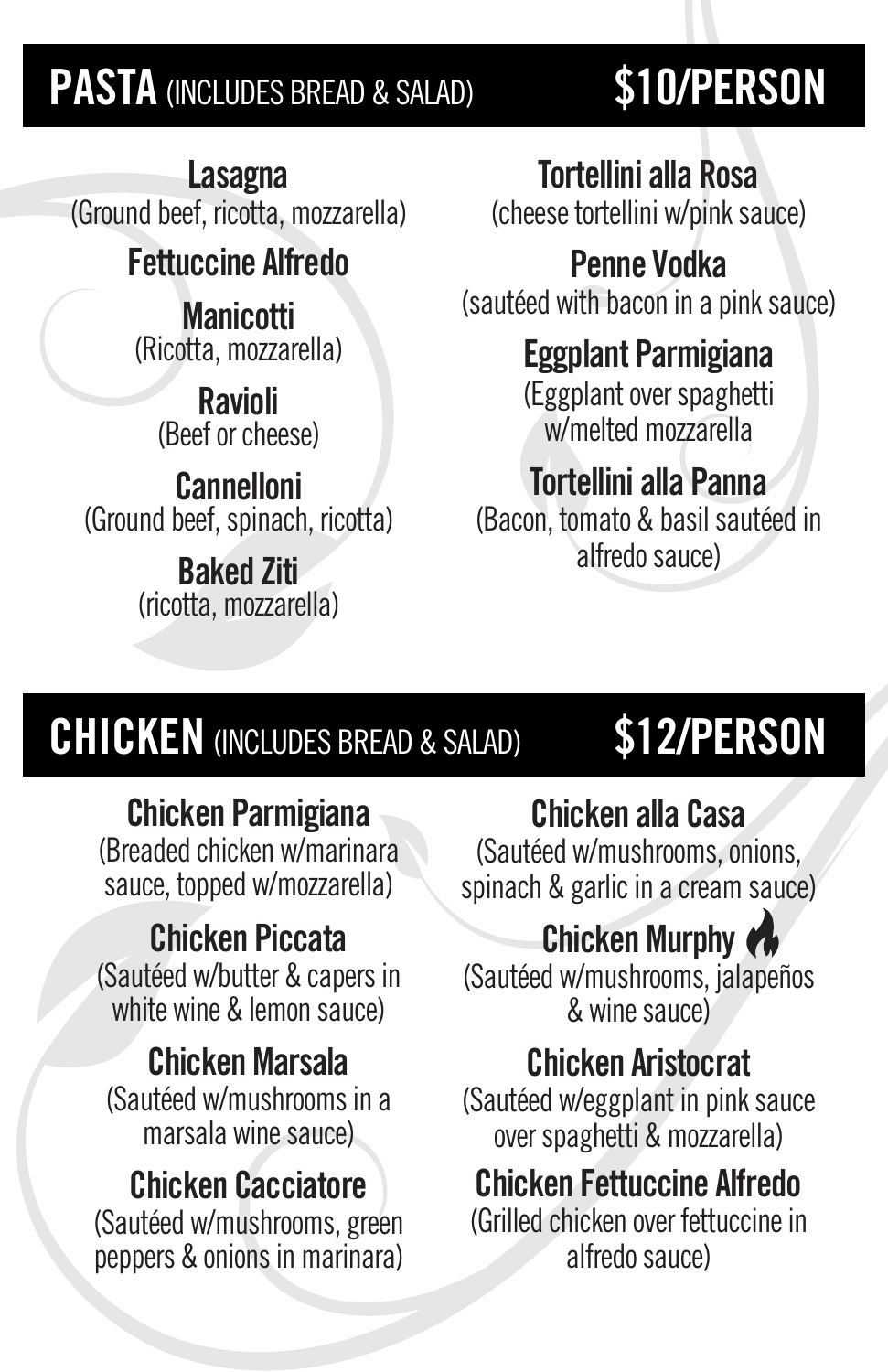# **SEAFOOD** (INCLUDES BREAD & SALAD) **\$15/PERSON**

#### **Shrimp Alfredo**

(Shrimp on fettuccine, in Alfredo)

## **Shrimp Scampi**

(Sautéed w/shrimp in white wine lemon sauce)

## **Shrimp Tortellini**

(Sautéed w/shrimp, garlic, butter & sherry wine in pink sauce)

## **Seafood Combo 1**

(Shrimp, clams and mussels over linguine in marinara sauce)

### **Seafood Combo 2**

(Shrimp, clams and mussels over fettuccine in Alfredo sauce)

## **Lobster Ravioli**

(with pink sauce)

## **VEAL**(INCLUDES BREAD & SALAD) **\$15/PERSON**

**Veal Albanese**  (Grilled veal, sautéed w/mushrooms, cherry peppers in pink sauce) **Veal Marsala**  (Sautéed w/mushrooms in a Marsala wine sauce)

### **Veal Cremora**

(Sautéed w/mushrooms in a cream sauce)

#### **Veal Piccata**

(Sautéed w/butter & capers in white wine and lemon sauce)

# **NEW YORK STYLE PIZZA** (8 slices each)

**Small 10'' \$11/pizza** 1-2 toppings

**Small 10'' \$13/pizza** 3+ toppings

**Large 16'' \$12/pizza** 1-2 toppings

**Large 16'' \$16/pizza** 3+ toppings

**TOPPINGS**

**pepperoni, sausage, canadian bacon, hamburger, onions, green peppers, black olives, mushrooms, anchovies, pineapple, jalapeños**